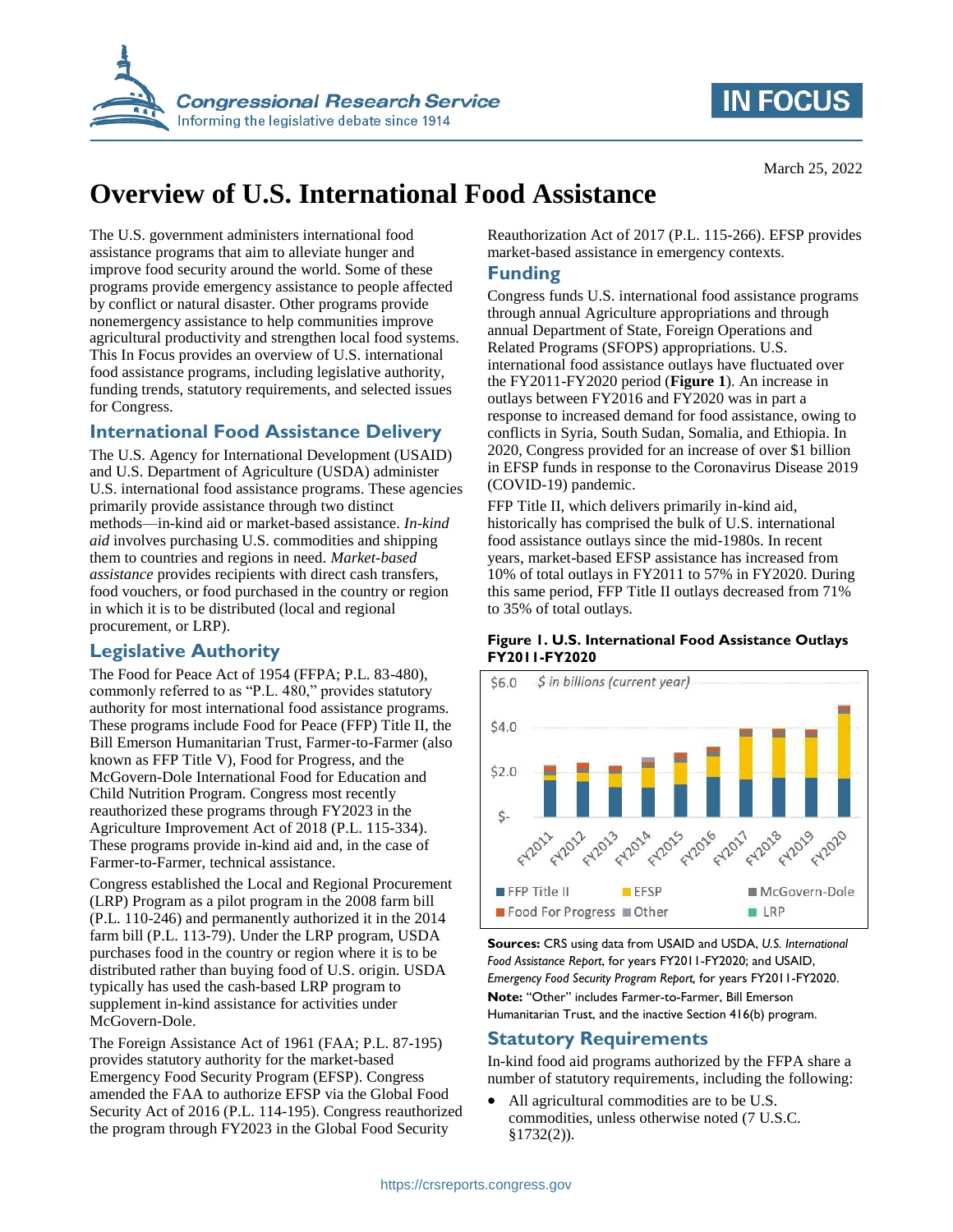- At least 50% of the gross tonnage of U.S. food aid is to be shipped on U.S.-flag vessels (46 U.S.C. §55305; 46 U.S.C. §55314).
- Organizations or foreign governments receiving U.S. commodities are to publicize that food aid is from the American people (7 U.S.C. §1733(f)).
- The United States will not provide food aid if (1) the recipient country lacks adequate storage facilities to prevent spoilage or (2) food aid distribution would substantially interfere with domestic markets in the recipient country (7 U.S.C. §1733(a); 7 U.S.C. §1733(b)).

The requirements listed above do not apply to EFSP. **[Table](#page-1-0)  [1](#page-1-0)** summarizes key elements of U.S. international food assistance programs.

### **Potential Issues for Congress**

The United States' use of market-based assistance has increased significantly in recent years—EFSP is now the largest among all U.S. international food assistance programs in terms of annual outlays. At the same time, the United States remains one of the few major donor countries that continues to provide large quantities of in-kind aid. Most other major donors—such as Canada, the United Kingdom, and the European Union—have converted

principally to market-based assistance. U.S. delivery of inkind aid generally has higher cost compared with marketbased approaches. At the same time, in-kind aid supports demand for U.S. commodities and avoids potential problems associated with unreliable suppliers and poor infrastructure in recipient countries that may hinder the efficiency and efficacy of market-based assistance.

Another potential issue for Congress is agricultural cargo preference (ACP), the requirement that at least 50% of U.S. food aid commodities ship on U.S.-flag vessels. Proponents of ACP assert that it contributes to maintaining a U.S.-flag merchant marine to provide sealift capacity during wartime or national emergencies. Opponents contend that ACP can raise transportation costs and lengthen delivery times for food aid, ultimately decreasing the amount of food aid provided.

Congress could consider the role and effect that the current mix of market-based assistance, in-kind assistance, and the ACP requirement have on achieving congressional objectives for international food assistance programs.

### **More Information**

For more information, see CRS Report R45422, *U.S. International Food Assistance: An Overview*.

#### <span id="page-1-0"></span>**Table 1. Selected Key Elements of U.S. International Food Assistance Programs**

|                                                                                    |                                                                                                                                                                                                       | <b>Statutory</b> |                         | FY2020<br><b>Outlays</b>     | Govt.<br>Admin. |
|------------------------------------------------------------------------------------|-------------------------------------------------------------------------------------------------------------------------------------------------------------------------------------------------------|------------------|-------------------------|------------------------------|-----------------|
| Program                                                                            | <b>Description</b>                                                                                                                                                                                    | <b>Authority</b> | <b>Funding</b>          | $(in$ millions) <sup>a</sup> | Agency          |
| Food for Peace<br>Title II                                                         | In-kind food to be distributed directly to recipients.                                                                                                                                                | <b>FFPA</b>      | Agriculture<br>approp.  | \$1,733.3                    | <b>USAID</b>    |
| <b>Bill Emerson</b><br>Humanitarian<br>Trust (BEHT)                                | A reserve of U.S. funds that can supplement FFP Title II<br>when Title II funds alone cannot meet emergency food<br>needs.                                                                            | <b>FFPA</b>      | Mandatory<br>approp.    | \$0 <sup>b</sup>             | <b>USDA</b>     |
| Farmer-to-Farmer<br>(FFP Title V)                                                  | Short-term volunteer placements in which U.S.<br>citizens from farming, agribusiness, universities, or<br>nonprofit organizations provide technical assistance to<br>farmers in developing countries. | <b>FFPA</b>      | Agriculture<br>approp.  | \$15                         | <b>USAID</b>    |
| Food for Progress                                                                  | In-kind donations sold on local markets to fund<br>agricultural or economic development projects in the<br>recipient country.                                                                         | <b>FFPA</b>      | Mandatory<br>approp.c   | \$144.7                      | <b>USDA</b>     |
| McGovern-Dole<br>International Food<br>for Education and<br><b>Child Nutrition</b> | In-kind donations to school feeding programs and<br>pregnant or nursing mothers and technical assistance to<br>help governments in recipient countries establish national<br>school feeding programs. | <b>FFPA</b>      | Agriculture<br>approp.  | \$215.0                      | <b>USDA</b>     |
| <b>Emergency Food</b><br>Security Program                                          | Market-based assistance (direct cash transfers, vouchers,<br>or locally procured food) provided in emergency<br>contexts.                                                                             | <b>FAA</b>       | <b>SFOPS</b><br>approp. | \$288.0                      | <b>USAID</b>    |

**Sources:** Compiled by CRS using USAID and USDA, *U.S. International Food Assistance Report*, for years FY2011-FY2020; and USAID, *Emergency Food Security Program Report,* for years FY2011-FY2020.

**Notes:** FFP = Food for Peace; FFPA = Food for Peace Act of 1954, as amended; Approp. = appropriations; FAA = Foreign Assistance Act of 1961, as amended; SFOPS = Department of State, Foreign Operations and Related Programs; USAID = U.S. Agency for International Development; USDA = U.S. Department of Agriculture.

a. Outlays after FY2020 are not available. For current appropriations, contact CRS.

<span id="page-1-1"></span>b. BEHT funds were not used in FY2020.

<span id="page-1-2"></span>c. Authorizing legislation establishes mandatory funding. The borrowing authority of the Commodity Credit Corporation (CCC) finances program activities. The CCC is a government-owned financial institution overseen by USDA.

**Amber D. Nair**, Analyst in Agricultural Policy

**IF12067**